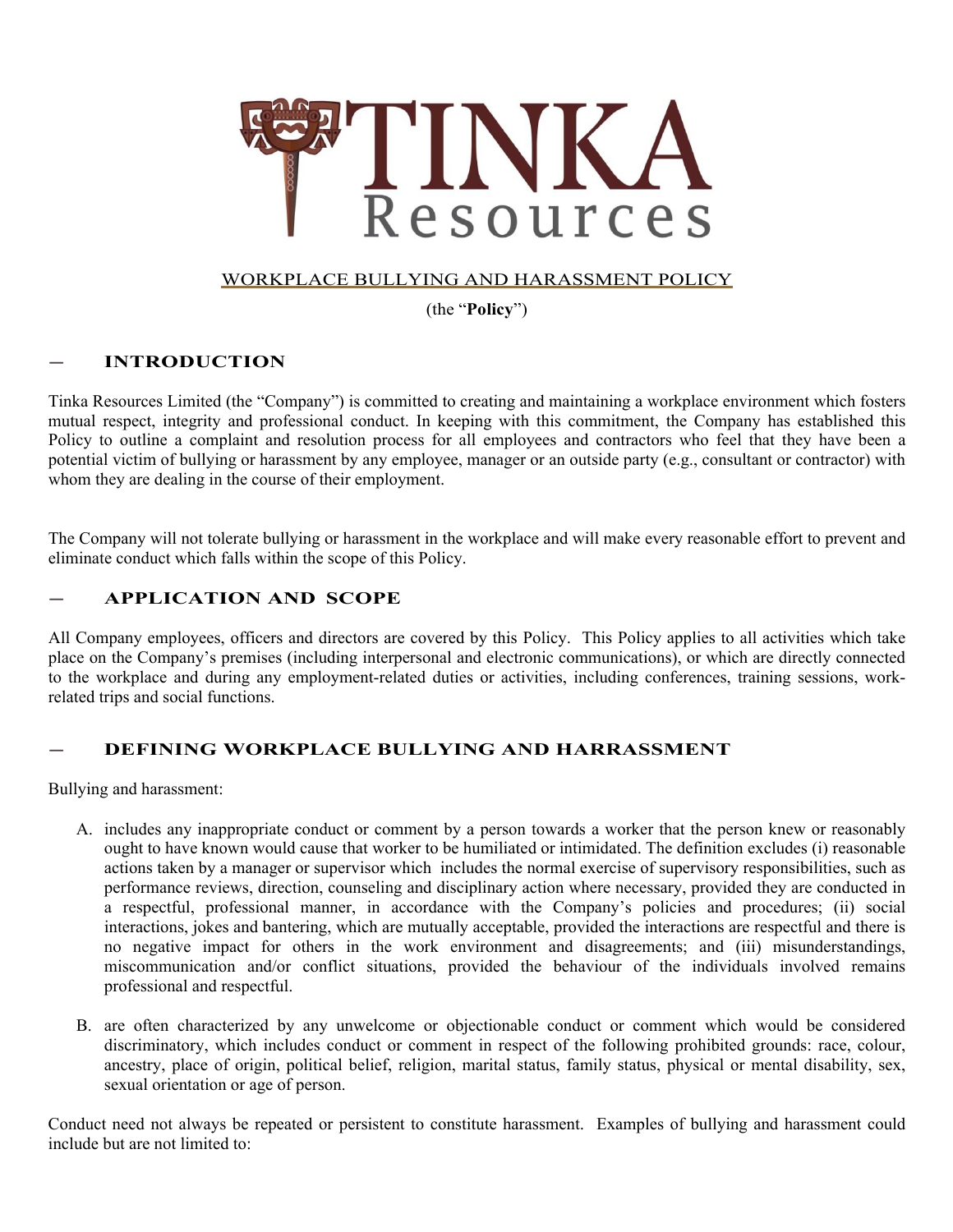- verbal, written or physical threats and intimidation;
- unwelcome remarks, questions, jokes, innuendo or taunting;
- unusual staring which may cause a person to feel intimidated;
- persistent and unreasonable shouting or yelling at a person or persons;
- excessive swearing or derogatory name calling directed at a person or persons;
- targeting of a person or persons through persistent, unwarranted criticism;
- public ridicule;
- comments on a person's appearance, age, sex, private life, etc;
- vandalizing personal belongings;
- spreading malicious rumours, gossip or negative innuendo.

Sexual harassment is defined as unwanted, unwelcome, unsolicited or unreciprocated sexual attention such as sexual advances, requests for sexual favours or other verbal or physical behaviour of a sexual nature. It includes (but is not limited to) behaviour that:

- has the purpose or effect of creating an intimidating, hostile or offensive work environment;
- has the purpose or effect of undermining work performance, work relationships or productivity; or
- makes, expressly or by reasonable implication, submission to or rejection of such advances a consideration with respect to employment, promotion, work assignments, compensation, or is used as the basis for decisions generally affecting an individual's employment.

Examples include:

- unwanted and inappropriate physical contact;
- sexual advances with actual or implied work related consequences;
- physical violence, including sexual assault;
- sexual jokes, innuendos or horseplay;
- display or communication of pornographic or other offensive materials such as emails, graffiti, or cartoons which are derogatory or demeaning of any person.

The above definitions are intended to be general guidance and not exhaustive and the types of behaviour described are by way of illustration only.

# **— EMPLOYEES' RIGHTS, ROLES AND RESPONSIBILITIES**

Each and every employee of the Company is expected to support the implementation of this Policy by:

- conducting oneself in a manner which demonstrates professional conduct, mutual respect for others and which honours diversity in the workplace;
- not engaging in bullying or harassment of others;
- participating fully and in good faith in any resolution process or formal complaint and investigation process, including maintaining confidentiality;
- reporting any bullying and harassment to their immediate manager or supervisor;
- respecting the rights to personal dignity, privacy and confidentiality pertaining to this Policy.
- agreeing to full compliance with this Policy.

## **— MANAGEMENT ROLES AND RESPONSIBILITIES**

While every employee is responsible for maintaining and contributing to an environment which is free from bullying and harassment, those in positions of authority carry more responsibility than other employees within the Company's organization. Management (including officers and senior managers) have additional obligations to make every reasonable effort to establish and maintain a workplace free of bullying or harassment. Responsibilities of management relating to this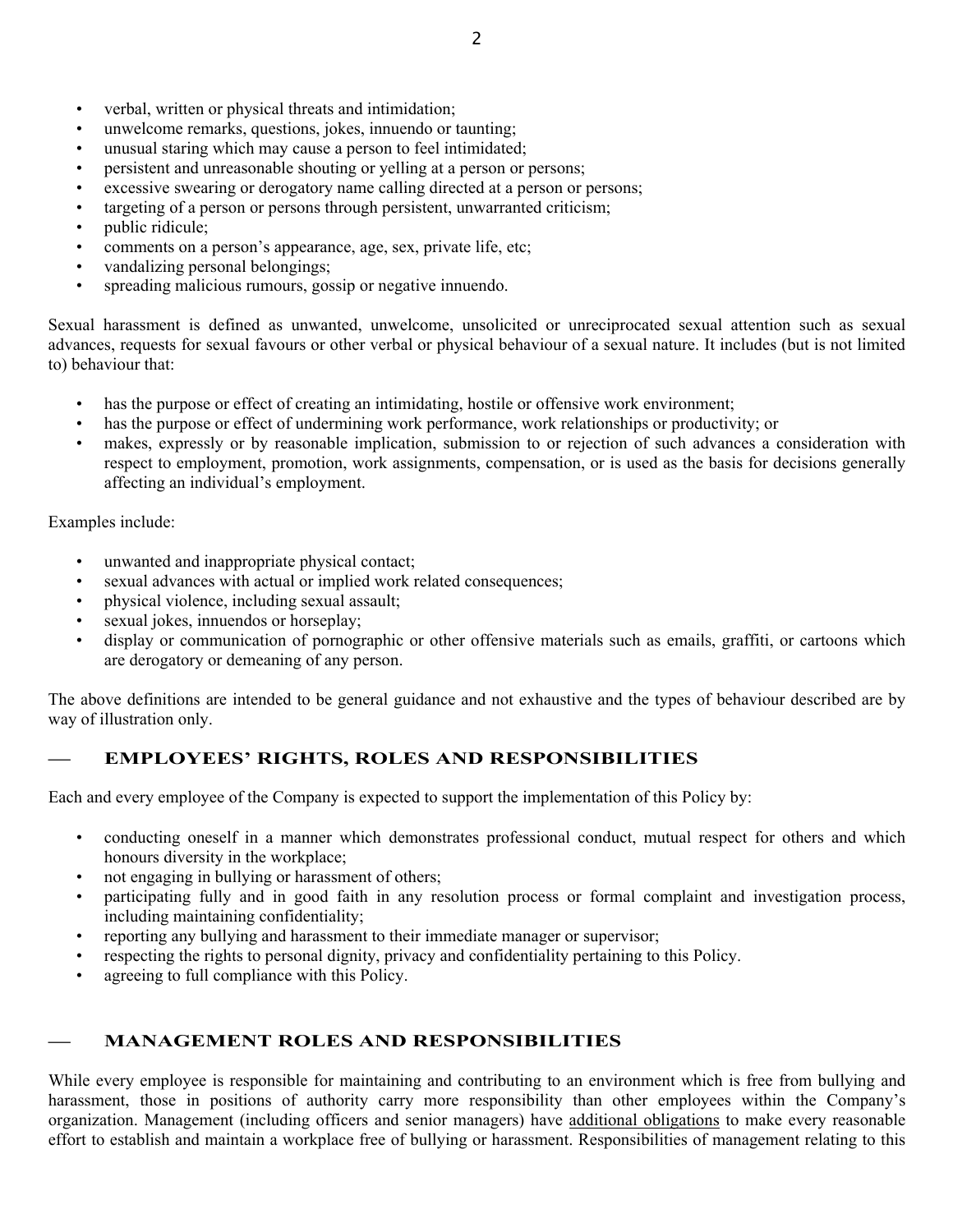Policy include, but are not limited to:

#### *Officers of the Company*

- support of a worker through the provision of advice and adequate investigation of a complaint;
- determination of appropriate responses, including remedies for victims, counselling as required, and the enforcement of corrective and/or disciplinary measures;
- provision of appropriate communication channels for the complainant including final outcomes;
- maintaining the confidentiality of the complainant (as far as possible), subject to the exceptions set out in this Policy;
- leading by example and in full compliance with this Policy.

### *Managers and Supervisors*

- must aim to prevent and discourage bullying and harassment by making employees aware of this Policy;
- should lead by example and in full compliance with this Policy;
- should encourage employees to report harassment if it occurs and inform an officer of the Company of any complaints that are received or incidents observed;
- must immediately report incidents of bullying or harassment to an officer of the Company.

# **— CONFIDENTIALITY**

All persons associated with a complaint of bullying or harassment must recognize the serious nature of such complaints and practice sensitivity and confidentiality in relation to them. Generally and where possible, or unless required by law, the Company will not disclose the names of those involved or the circumstances related to the complaint to any person, except to the extent that disclosure is necessary for the purposes of investigating and taking action on the complaint. Where a complainant requests that the complaint not be communicated to others, that request will be respected unless management determines that the seriousness of the complaint is such that steps must be taken to address it. Complainants must also appreciate that, in order to carry out a fair investigation of the complaint, the Company will normally disclose the complaint to the alleged perpetrator to allow that person to fully respond. The Company may also need to disclose details of the complaint when seeking relevant information from other employees. Employees who are interviewed as witnesses in connection with a complaint must treat the investigation as confidential.

## **— COMPLAINT PROCEDURES**

Where reasonable to do so and other than in cases of serious obvious incidents of bullying and harassment (e.g. physical or sexual assault), employees are encouraged to communicate to the perpetrator that their conduct is unwelcome. If this is not possible or effective, then the complaint resolution procedures outlined below should be used.

#### *Informal Complaint Resolution*

If the harassment or bullying persists, or the employee is uncomfortable confronting the alleged harasser directly, the individual should inform their manager. If the alleged harasser is the manager or if the manager is away on leave, individuals should contact that manager's supervisor. If there is no such supervisor, the individual is encouraged to contact the local Office Manager via email at teescuchamos@tinkaresources.com or if there is no immediate acknowledgement to the situation, the individual is also encouraged to contact the Corporate Secretary of the Company at: mbermudez@chasemgt.com

If considered appropriate in less serious cases of bullying or harassment, the manager may seek an informal resolution by discussing the allegation with the complainant, alleged harasser, and witnesses with a view to reaching a solution. This process provides an opportunity to resolve a complaint in a relatively straightforward manner. If a resolution acceptable to